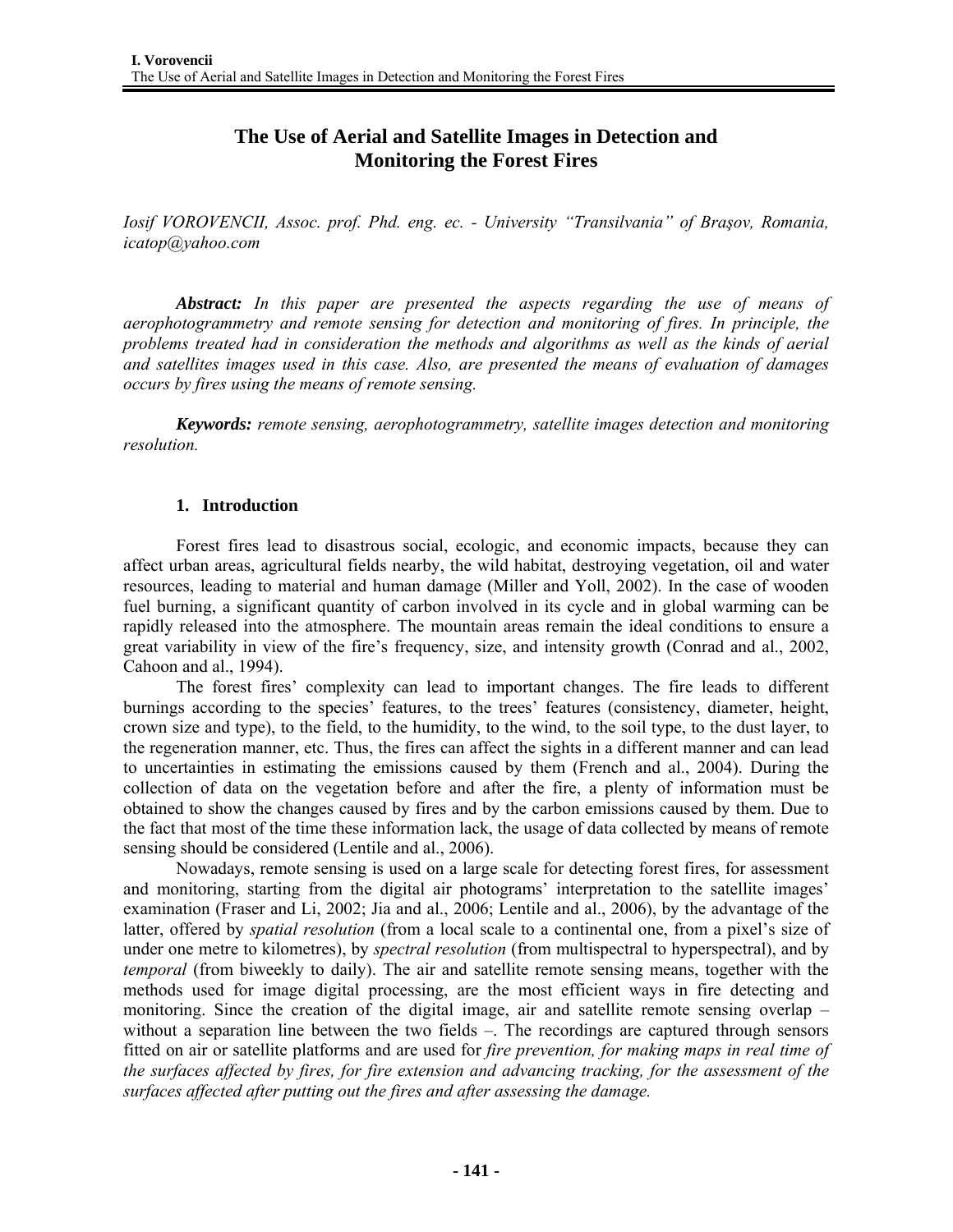The plane and satellite sensors used for detecting and monitoring forest fires capture recordings of different types as *infrared thermophotography, laser recordings, video recordings, air photography, satellite images*, etc.

#### **2. Air photography in detecting and monitoring forest fires**

Air photography have great potential for detecting and delimiting burned surfaces, especially in the case of easy air vectors and sensors capturing the *infrared and the near infrared*  reflectance. Using air photography in fire localisation and in assessing their effect has had a large applicability for a long period of time, gaining experience in this field. Laborious research has been performed after 1961, using new means, in view of setting up some techniques to allow the detection of the fires caused by different factors (people, lightings, explosions, etc.), according to given atmospheric conditions, both by day and by night. Thus, far infrared and infrared *thermal scanning techniques* have been set up.

Detecting fires by using air photography implies using regular means as helicopters and sensitive emulsions in the visible spectrum used only by day. Detection on any kind of weather and at any time by day or by night is possible only by own remote sensing means, by using infrared thermal recordings. Through these, surfaces affected by the fire can be detected, on surfaces of only *0.09* square meter*s*, from a 5000-metre height. Another remote sensing system is the linear infrared scanner, a light device which can record a surface affected by the fire of *0.09* square meters, from a 600-metre above the field.

Making maps of extended fires and of the temperature emitted by these, as well as the locations of the fires' front, can be performed according to thermal infrared images captured with scanners fitted on planes. Processing the image data on board allows automatic drafting of the maps and the conveying of these to fire command, control, and monitoring centres. Microwave scanning by means of radiometers on planes allows obtaining images in the most different conditions possible (cloud coverage or thin smoke coverage can clog the signal conveying), but at a certain loss of spatial details. The maps containing the temperature produced by fires – in different stages of these fires – can also be useful for setting the fires' gravity, the soil, and the affected vegetation's nature.

In the case in which the trees' crowns did not burn completely, it is recommended to use infrared colour emulsions in view of assessing the intensity of the burning, while the image scale can be of 1:20000 (Rusu, 1988). Nowadays, when the digital images are more and more used, one can use images captured in infrared, irrespective of scale, because the latter can be modified by means of the image processing software.

#### **3. Satellite images in fire detecting and monitoring**

The use of space-borne instruments for the detection, monitoring and impact assessment of vegetation fire is being promoted by the *Global Observation of Forest and Land Cover Dynamics* (GOFC-GOLD – http://gofc-fire.umd.edu). *GOFC-GOLD* is a panel of the *Global Terrestrial Observing System Programme*, which is sponsored by the *Integrated Global Observing Strategy*. Its main goal is to provide a forum for international information exchange, observation and data coordination, as well as a framework for establishing long-term monitoring systems. The *GOFC-GOLD Fire Mapping and Monitoring Theme* aims to refine and articulate international observation requirements and to make the best possible use of products from existing and future satellite observing systems for fire management, policy-making and global change research. Regional *GOFC-GOLD* fire networks have been developed in Africa, Eurasia, Latin America and Southeast Asia. Bilateral and multilateral agreements for joint use of satellite assets have been developed, for exemple between Mexico and various Mesoamerican countries and within the Baltic region.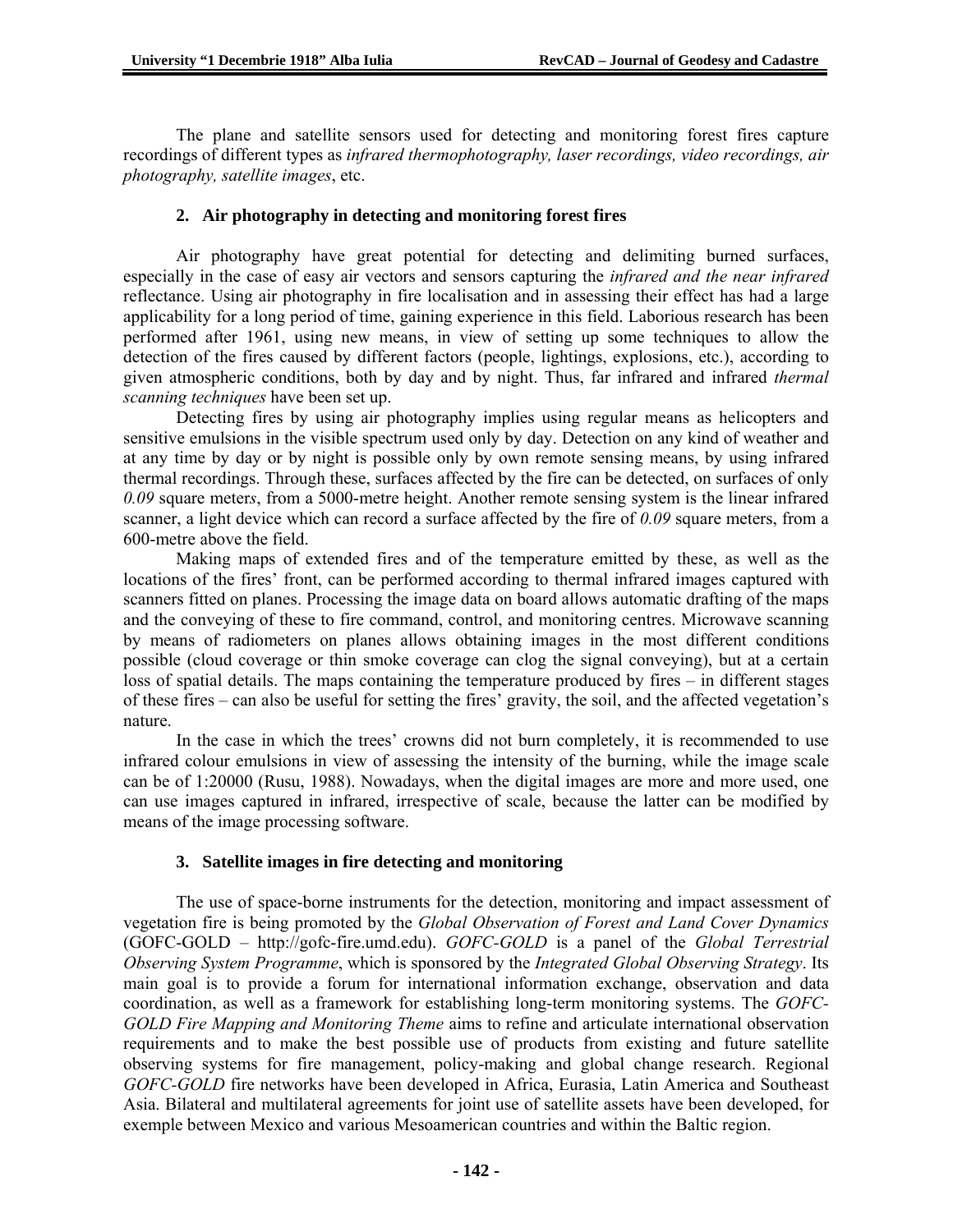**The space-bornes sensors** which has been made the progress in using data in *fire monitoring*, *assessment of areas burned* and *emissions* are:

- *- Advanced Very High Resolution Radiometer* (AVHRR);
- *- Moderate Resolution Imaging Spectroradiometer* (MODIS) on the *Earth Observing Syst*em (EOS) *Terra* and *Aqua* satellites;
- *- Medium Resolution Imaging Spectrometer* (MERIS);
- *- Advanced Spaceborne Thermal Emission and Reflection Radiometer* (ASTER);
- *- SPOT Vegetation*;
- *- Measurements of Pollution in the Troposphere* (MOPITT).

A new generation of dedicated space-borne sensor for fire characterization has been designed to provide more precise information on fire extent and characteristics, for exemple the *Bispectral Infrared Detection* (BIRD) mission on the *German Aerospace Center* (DLR).

Together with these sensors, one can also use *Landsat TM* and *ETM+* sensors, according to which one can calculate certain vegetation indexes rendering information on the gravity of the fire. For detailed studies, in view of assessing damage produced by fires, one can use *Ikonos, Quickbird*, and *WorldView* images, whose spatial and spectral resolution is very good.

**Optical multispectral images** captured from satellites for Earth Observation (EO) are the rising segment of satellite remote sensing in the last decade, due to relatively low costs and to the increase in spatial resolution (Wuldner and Franklin, 2003). Almost all types of images captured through available passive and active techniques – of EO type – have undergone experimental tests and/or in view of operative service development regarding the prevention of the fires' risk, announcing them in real time, using them as a support in fire fighting, making maps of burned areas, quantifying burned areas, quantifying destroyed biomass, fire gravity and damage assessment, and vegetation reinstallation monitoring. For most operational applications after the fire, high and very high spatial resolution images are available, characterised by information depth (over 8 bits per pixel and per band), allowing the making of high geometric precision maps of the areas affected, for reaching the proposed managerial objectives (10 m in panchromatic for *SPOT HRV*; 6 m for *IRS-1C* and *SPOT* 4; 2,5 m for *SPOT* 5;  $\leq$  1 m for *Quickbird* and *Ikonos*;  $\leq$  0,5 m for *WorldView-1* and *GeoEye-1*).

**NBR** (**Normalized Burned Ratio)** is used on a large scale in the USA for making maps of forest fires and for highlighting the burning's gravity (Key and al., 2003; Key and Benson, 2006). The method is very sensitive to changing the surfaces covered by vegetation recorded on the image before and after the fire and has been recommended by Brewer and al. (2005) in comparison with other six methods for classifying and making maps of the fire's gravity. The NBR report is calculated for *Landsat TM* or *ETM+* images, by using reflectance in *band 4* (NIR: 780-900nm) and in *band 7* (SWIR: 2090-2350nm). These bands provide the greatest difference in the spectral reply related to the damage produced by the fire on vegetation, but in opposite directions. Thus, after the fire, reflectance in band 4 decreases, while that in band 7 increases. A modification derived from the thermal band is thus obtained, including a so-called "*scaled brightness temperature*" (Holden and al., 2005). The NBR report is calculated for each image, before and after the fire, by using the equation (similar to NDVI):

$$
NBR = \frac{band4 - band7}{band4 + band7}
$$
 (1)

 The final value of the fire normalised differential index – *dNBR* – (differential Normalized Burned Ratio), also known as *∆NBR*, is obtained by:

$$
dNBR = NBR_{prefire} - NBR_{postfire} \tag{2}
$$

*dNBR index* proves to be an efficient indicator in assessing both the fire extension and its degree determining. Together with the burning gravity, the dNBR index can also show the surfaces the regeneration is started on and the vegetation installation speed after the fire, in comparison with the typical seasonal models. According to dNBR values, the surfaces affected by the fire can be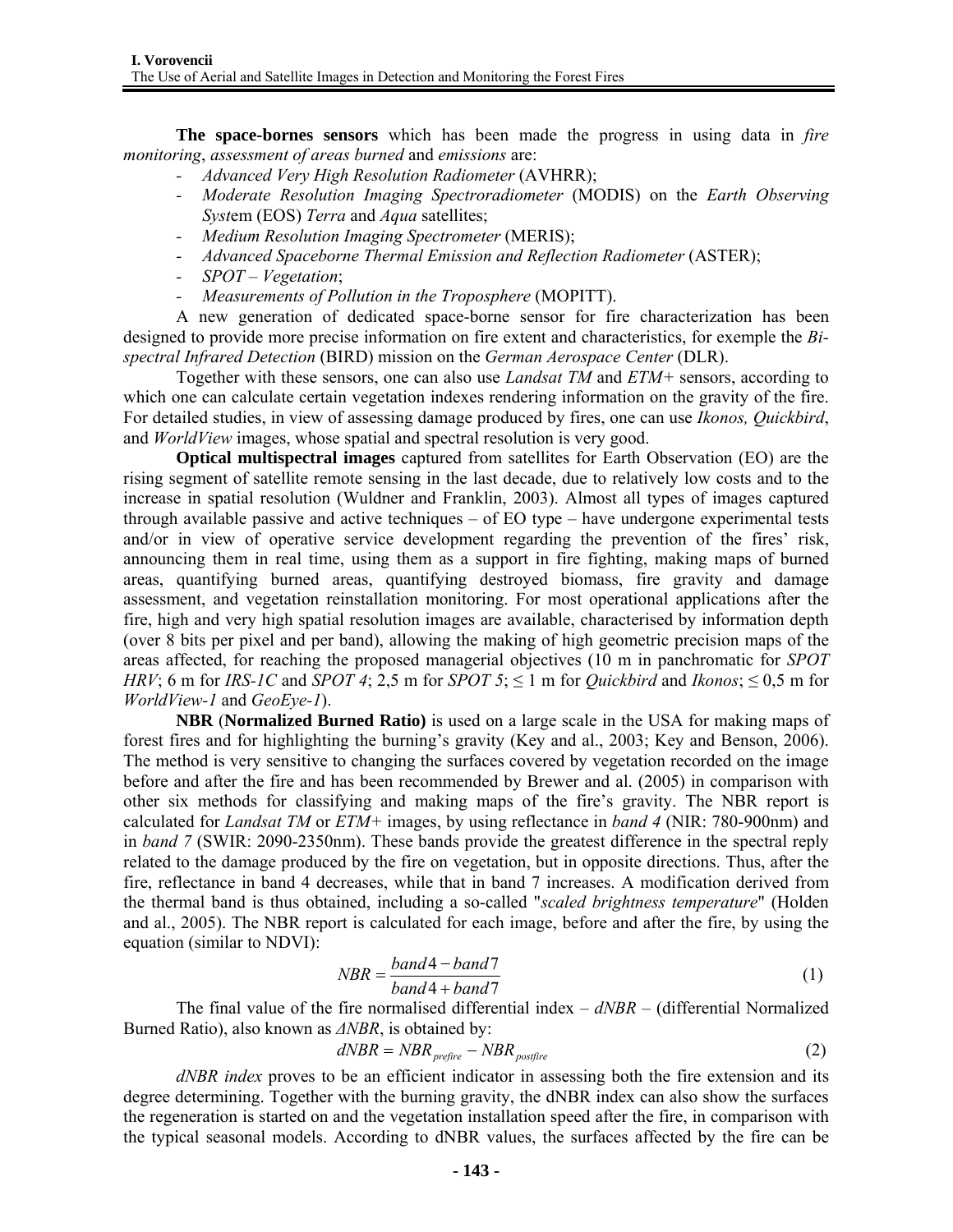classified in the following manner: without burnings, with incipient burnings, with light burnings, with moderate burnings, with severe burnings, and with very severe burnings. The results obtained according to the satellite images captured before and after the fire must be correlated and checked with the information on field (Key and Benson, 2006).

**Classification methods of the areas affected by forest fires** by using satellite recordings are based on manual photo interpretation or on automated/semi-automated algorithms of image processing (Franklin, 2001; Lillesand and al., 2004). We can use the mono-temporal method, based on a single image captured after the fire's start, or the multi-temporal method, based on acquiring at least two images – one before and one after the fire's start –.

*The mono-temporal approach* is relatively cheap and easy to implement from a technical point of view. However, identifying the burned surfaces can be difficult to perform if the image is acquired in springtime or at a certain interval from the fire's start. In these situations, the vegetation increase leads to a change in the spectral response of the surface affected by the fire, which becomes similar to that of the nearby surface not affected by the fire. Problems regarding the classification may arise when having to distinguish between forest fires and other fires in agricultural and incorporated fields. The mono-temporal approach is generally applied to *HR/VHR* data. In a distinct manner, the classification techniques based on object orientation can significantly improve the burned surface detection mapped throughout *VHR* data (Gitas and al., 2004; Mitri and Gitas, 2004, 2006). In the case of the medium and low resolution data (pixels sized between 180- 1000 m), pixels that are part of the surfaces affected by the fire frequently show a mixed spectral signature equal to the average of the digital values mainly corresponding to that of the vegetal carpet not affected by the fire.

*Multi-temporal approach*, based on acquiring at least two images, before and after the fire, allows an easier identification of the burned surface as the image captured after the fire is acquired nearby the event (Figure 1). The burned surfaces examined on multi-temporal images show a typical spectral response due to the vegetal carpet above the soil before the fire and the conditions after the fire (white and black ash, uncovered soil, burned vegetation) (Lentile and al., 2006). Surface classification based on the burned vegetation type is much easier than through the monotemporal approach. However, the multi-temporal method is more expensive and more complex to implement from a technical point of view, because all the images used must be geometrically corrected and normalised from a spectral point of view.



 *a. Image from 11 September 2002 b. Image from 30 September 2002*  **Figure 1.** Landsat-5 TM imagery pre-fire (a) and post-fire (b). Bands 4, 3, and 2 (NIR, Red, Green) displayed as RGB, respectively. Boxes A, B, C, D in (b) indicate positions of sub-areas burned (after Derek R. Peddle, Ronald J. Hall, Chris D. Jackson, Scott A. Soenen, Mark R. Gibb, Daniel T. Juhlin and Ronald J. Hall)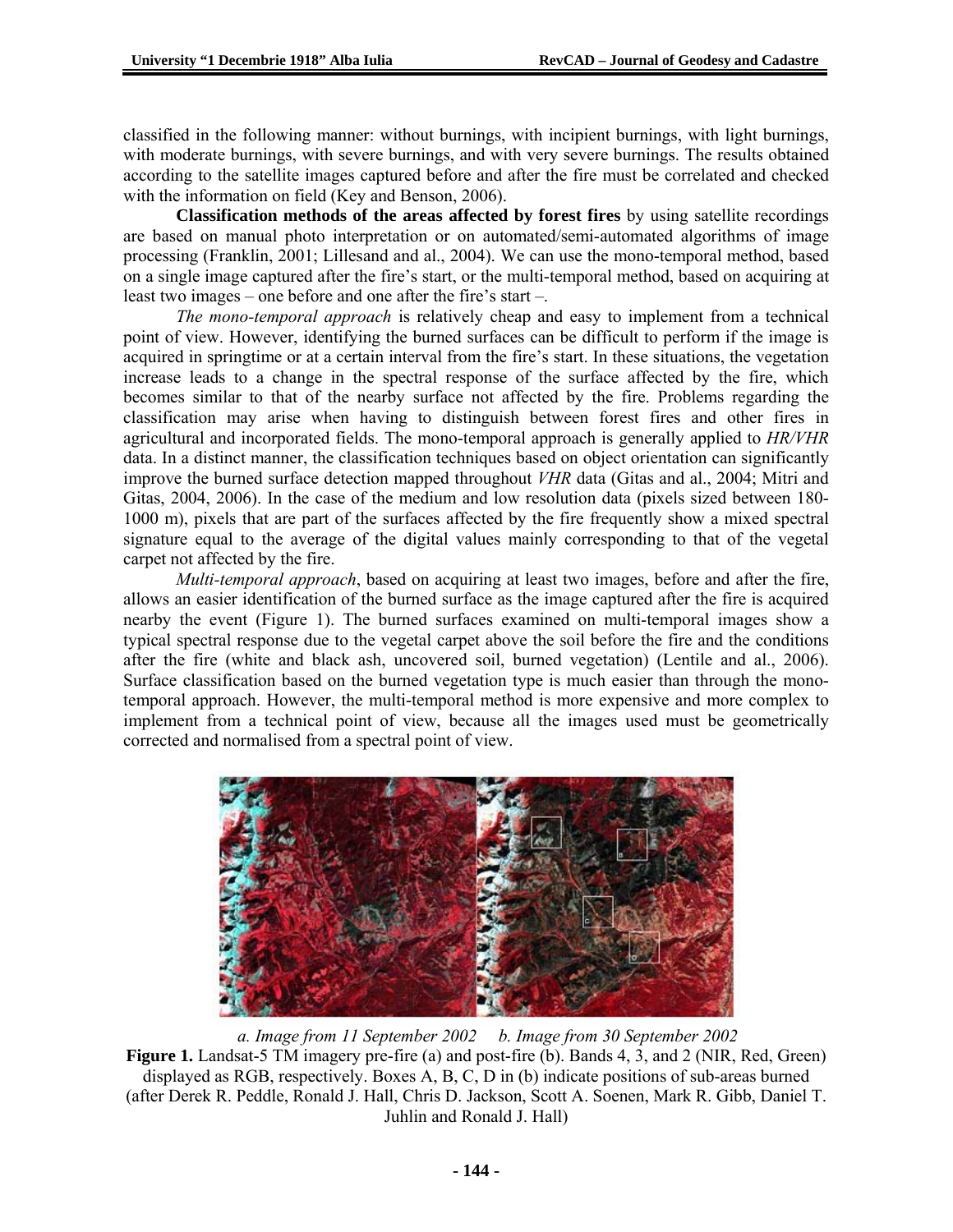Medium and low resolution multi-temporal images are frequently used for monitoring forest fires on a large surface. *HR/VHR* type images are usually used for supporting after-fire management by comparing the digital values from the selected bands or their combinations (vegetation indexes) before and after the fire or by comparing the classifications independently realised before and after the fire.

*Multi-temporal quantitative comparison* can be expressed through the *MNI* index, whose interval is comprised between  $-I$  and  $+I$  and is calculated through the relation:

$$
MNI = \frac{image_{postfire} - image_{prefire}}{image_{postfire} + image_{prefire}} \tag{3}
$$

where *image* is a vegetation index or the digital value of a certain band, *image<sub>prefire</sub>* and *image<sub>postfire*</sub> is the image acquired before, respectively after the fire. *MNI* index can be applied in view of identifying the burned surfaces also based on the regeneration after the fire; if the images are immediately acquired, before and after the fire, the *MNI* index obtained for the burned surface is characterised through values significantly greater than the nearby surfaces' values, not affected by the fire (Chirici and Corona, 2005).

**Geographic information systems** play an important part in view of allowing the integration of the data coming from different sources also comprising those from satellite and air remote sensing, and exploiting them in different purposes. These systems have found a new application area in the case of forest fires. The geographic information systems used in this sector integrate the database related to the field with the data captured through remote sensing means and preview the fire creation, being able to ensure even a simulation of the fire's development by using *the modular dynamic models* (Vasconcelos, 1993). In order to forecast the spreading and the behaviour of fires by using GIS technology, a series of numerical models has been set up: *BEHAVE,* widely used in the USA, *CFFB* used in Canada, and *IGNITE* in Australia. The development of the fire by using the *Huggen principle* has also been set up by Andre (1994), throughout which the spreading of the forest fire has been described on a local and global scale. The fire spreading rate can be determined by using a combination between the *Rothermel model*, the fire form, and an algorithm for the simulation of its faster propagation than in real time. For taking into account the wind factor, *SIMPLEC procedure* (Lopes, 1994) is used in simulation.

 Also, a computerised system has been created, able to collect information useful for the fire units' coordinator in fighting forest fires, so that he could rapidly set up an efficient and secure intervention plan. The system consists in GIS information on the sight's features and in *AIOLOS-F* forest fire simulator, able to forecast, more rapidly than in real time, the development of the forest fire's front. One of the method's advantages consists in the fact that equations related to the wind and to the fire's diffusion are simultaneously solved and are able to interact.

### **4. Conclusions**

The creation of new air and satellite sensors makes possible capturing high spectral and spatial resolution images, allowing their usage in monitoring high efficiency forest fires, due to the clear presentation of the situations in the field. It should be remarked that each image type – having a certain spatial and spectral resolution – plays a certain part in identifying and monitoring forest fires. Thus, medium and low spatial resolution images can be used for tracking fires spread on large and very large surfaces. Certain satellite recordings captured in a visible manner can show large regions covered by smoke, as well as information on smoke extension and ash storage. The high resolution satellite images can be used both on large surfaces – for damage assessment –, and on small surfaces or when the fire is in an incipient stage.

Thus, the new design of the sensors and the quality of the collected data have lead to new changes and opportunities for developing the algorithms allowing the extracting of the information from the remote sensing images regarding the complexity of the forest fires.